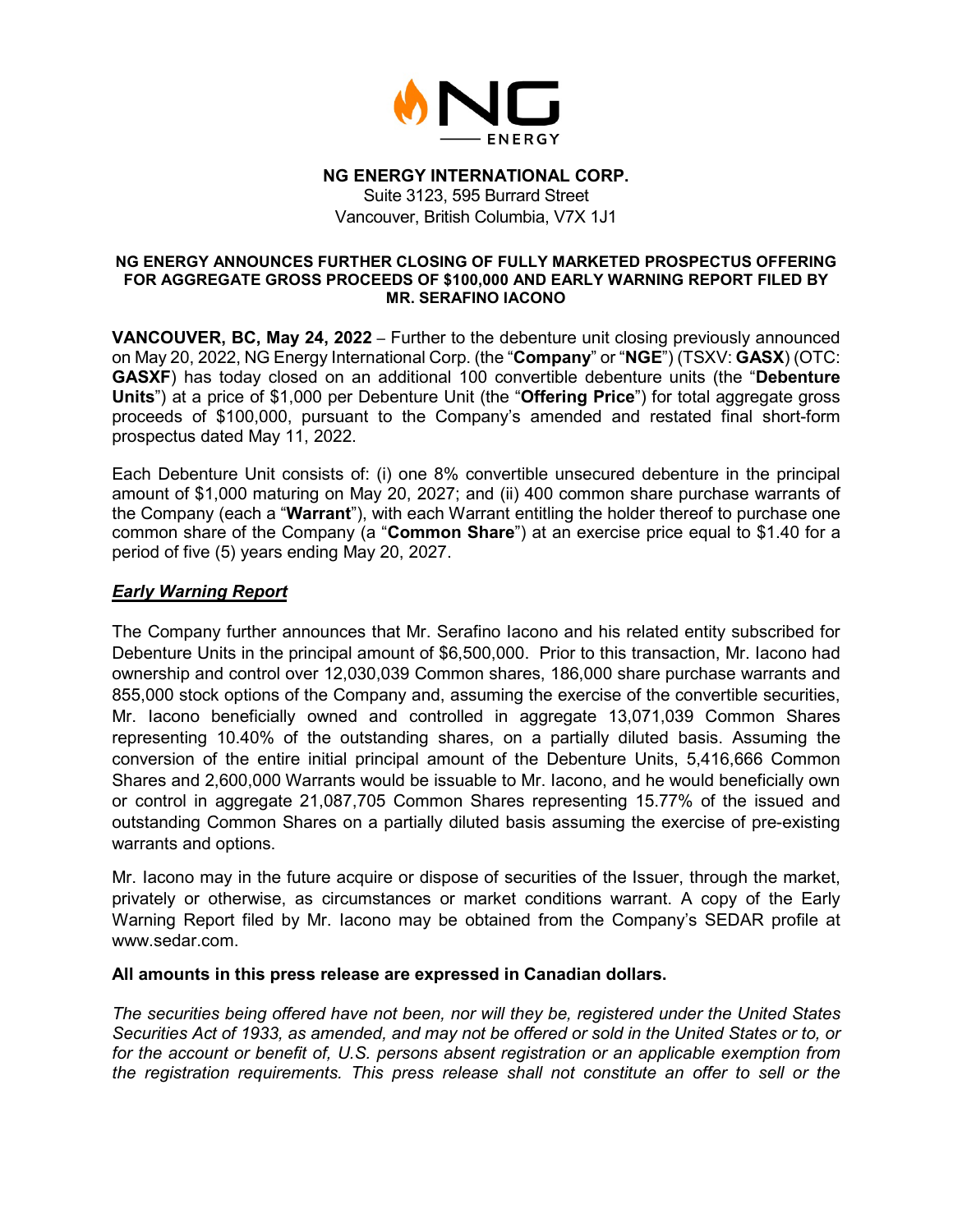*solicitation of an offer to buy nor shall there be any sale of the securities in any State in which such offer, solicitation or sale would be unlawful.*

# **About NG Energy International Corp.**

NG Energy International Corp. is a publicly traded E&P company on a mission to provide a clean and sustainable solution to Colombia's energy needs. The Company intends on executing this mission by producing and bringing oil and gas to the premium priced Colombian market from its concessions, SN-9, a 311,353-acre block which is adjacent to Canacol's Nelson field, as well Maria Conchita, a 32,518-acre block located in the region of La Guajira. NGE's team has extensive technical expertise and a proven track record of building companies and creating value in South America. For more information, please visit SEDAR (www.sedar.com) and the Company's website [\(www.ngenergyintl.com\)](http://www.ngenergyintl.com/).

## **Legal Advisors**

Wildeboer Dellelce LLP is the legal advisor to NG Energy International Corp. Dentons Canada LLP and Dentons Cardenas & Cardenas Abogados are Canadian and Colombian legal advisors to the Agents, respectively.

## **Forward-Looking Information**

*This news release may contain "forward-looking statements" within the meaning of applicable Canadian securities laws, including, without limitation: our statements related to the use of proceeds of the Offering. Forward-looking statements are necessarily based upon a number of estimates and assumptions that, while considered reasonable by management, are inherently subject to significant business, economic and competitive uncertainties, and contingencies. These statements generally can be identified by the use of forward-looking words such as "may", "should", "will", "could", "intend", "estimate", "plan", "anticipate", "expect", "believe" or "continue", or the negative thereof or similar variations. Forward-looking statements involve known and unknown risks, uncertainties and other factors that may cause future results, performance or achievements to be materially different from the estimated future results, performance or achievements expressed or implied by those forward-looking statements and the forward-looking statements are not guarantees of future performance. NGE's statements expressed or implied by these forward-looking statements are subject to a number of risks, uncertainties, and conditions, many of which are outside of NGE's control, and undue reliance should not be placed on such statements. Forward-looking statements are qualified in their entirety by the inherent risks and uncertainties surrounding the Offering, including: that NGE's assumptions in making forwardlooking statements may prove to be incorrect; adverse market conditions; risks inherent in the beverage manufacturing and packaging sector in general; that future results may vary from historical results; and competition in the markets where NGE operates. Except as required by securities law, NGE does not assume any obligation to update or revise any forward-looking statements, whether as a result of new information, events or otherwise.* 

#### *Neither the TSXV nor its Regulation Services Provider (as that term is defined in the policies of the TSXV) accepts responsibility for the adequacy or accuracy of this news release.*

**For further information:** NG Energy International Corp. Serafino Iacono, CEO